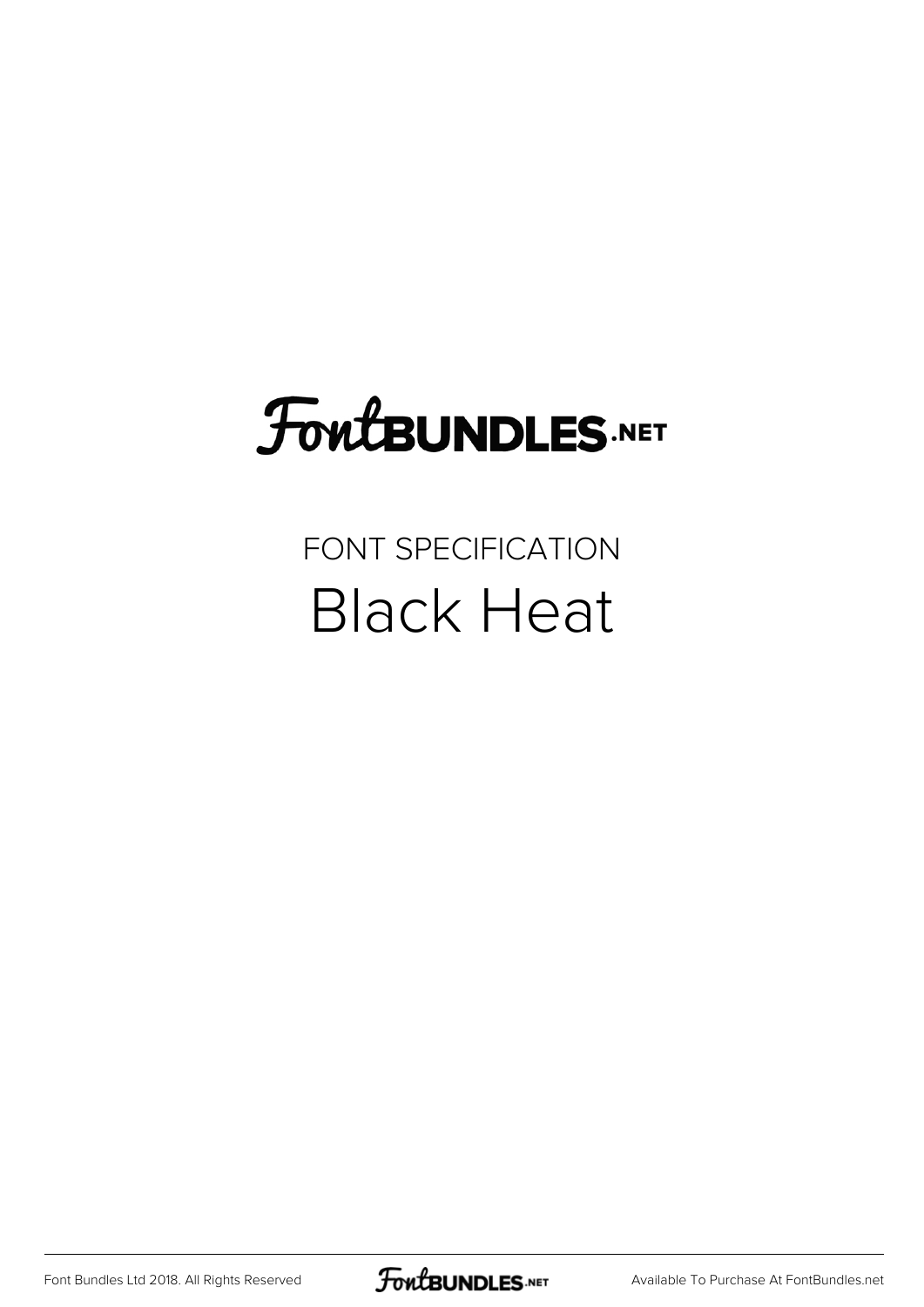#### **Black Heat - Regular**

**Uppercase Characters** 

RCCCDCEFCGCHICT I MCKCO PCQ RIST

Lowercase Characters

## ABCDEFGHIJKLMAOPQRSTUV **WXYZ**

**Numbers** 

### 0123456789

**Punctuation and Symbols** 

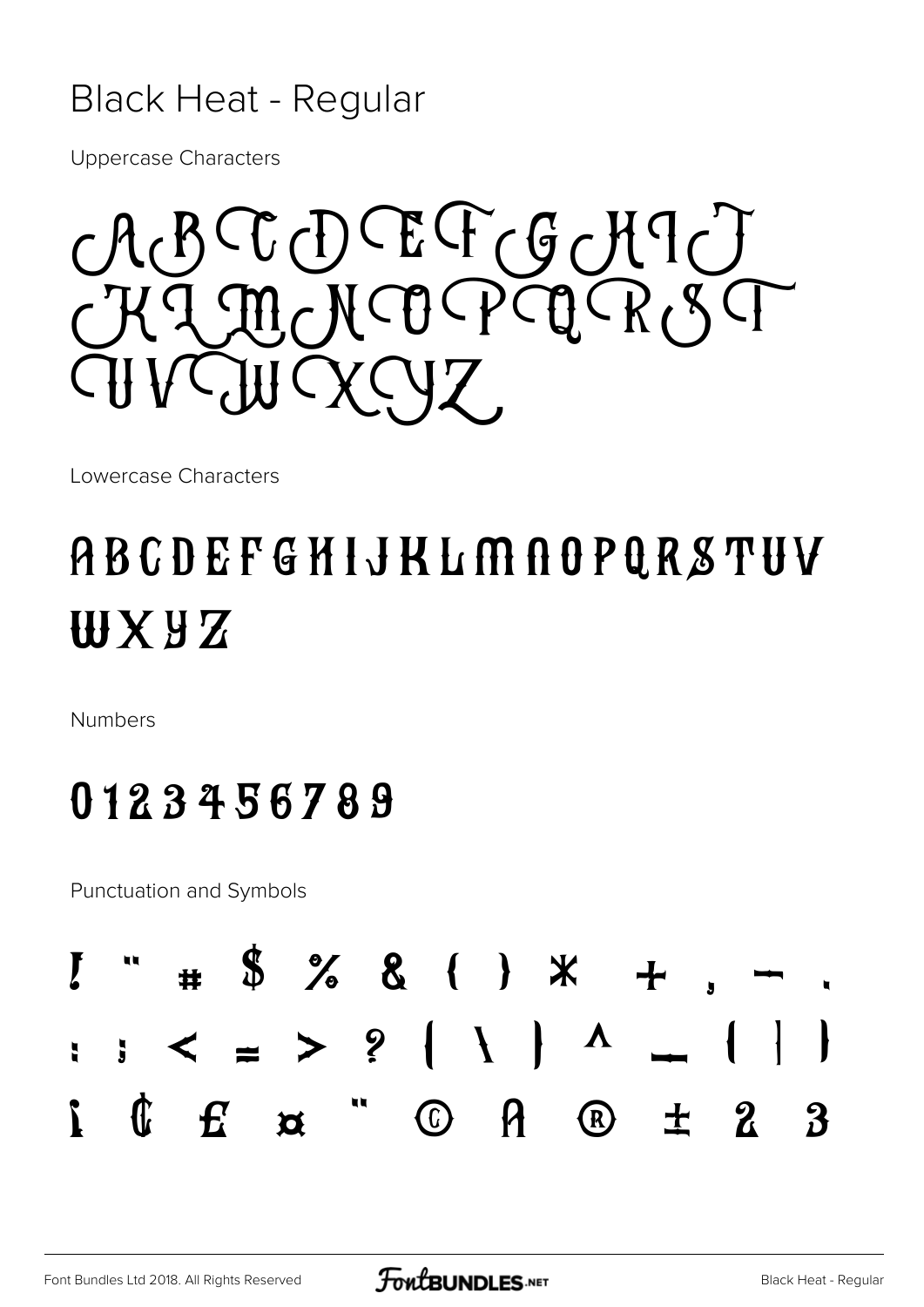$\cdot$  1  $\frac{1}{4}$   $\frac{1}{2}$   $\frac{3}{4}$ All Other Glyphs

|  |  |  | $\hat{A}$ $\hat{A}$ $\hat{A}$ $\hat{A}$ $\hat{B}$ $\hat{B}$ $\hat{C}$ $\hat{E}$                                                                                                                        |  |
|--|--|--|--------------------------------------------------------------------------------------------------------------------------------------------------------------------------------------------------------|--|
|  |  |  | ÉËË HIJ J J J J J J                                                                                                                                                                                    |  |
|  |  |  | $\begin{array}{ccccccccccccc}\n\hat{\mathbf{O}} & \hat{\mathbf{O}} & \hat{\mathbf{O}} & \hat{\mathbf{O}} & \hat{\mathbf{O}} & \times & \mathcal{B} & \hat{\mathbf{U}} & \hat{\mathbf{U}}\n\end{array}$ |  |
|  |  |  | ŨÜ Ÿ Â Á Â Ã Ä Å                                                                                                                                                                                       |  |
|  |  |  | ÆÇÊ Ë Ë Ë İ Î                                                                                                                                                                                          |  |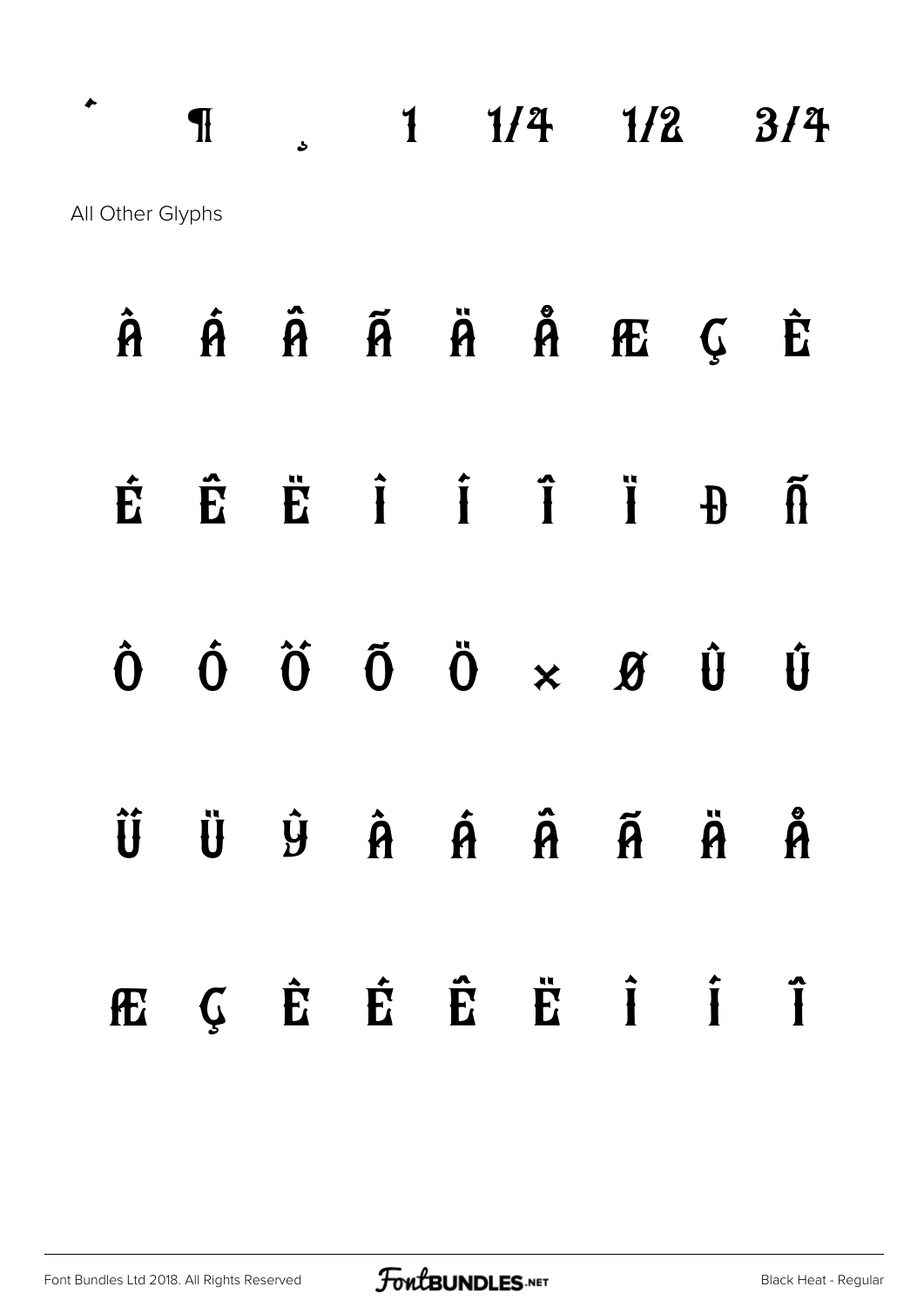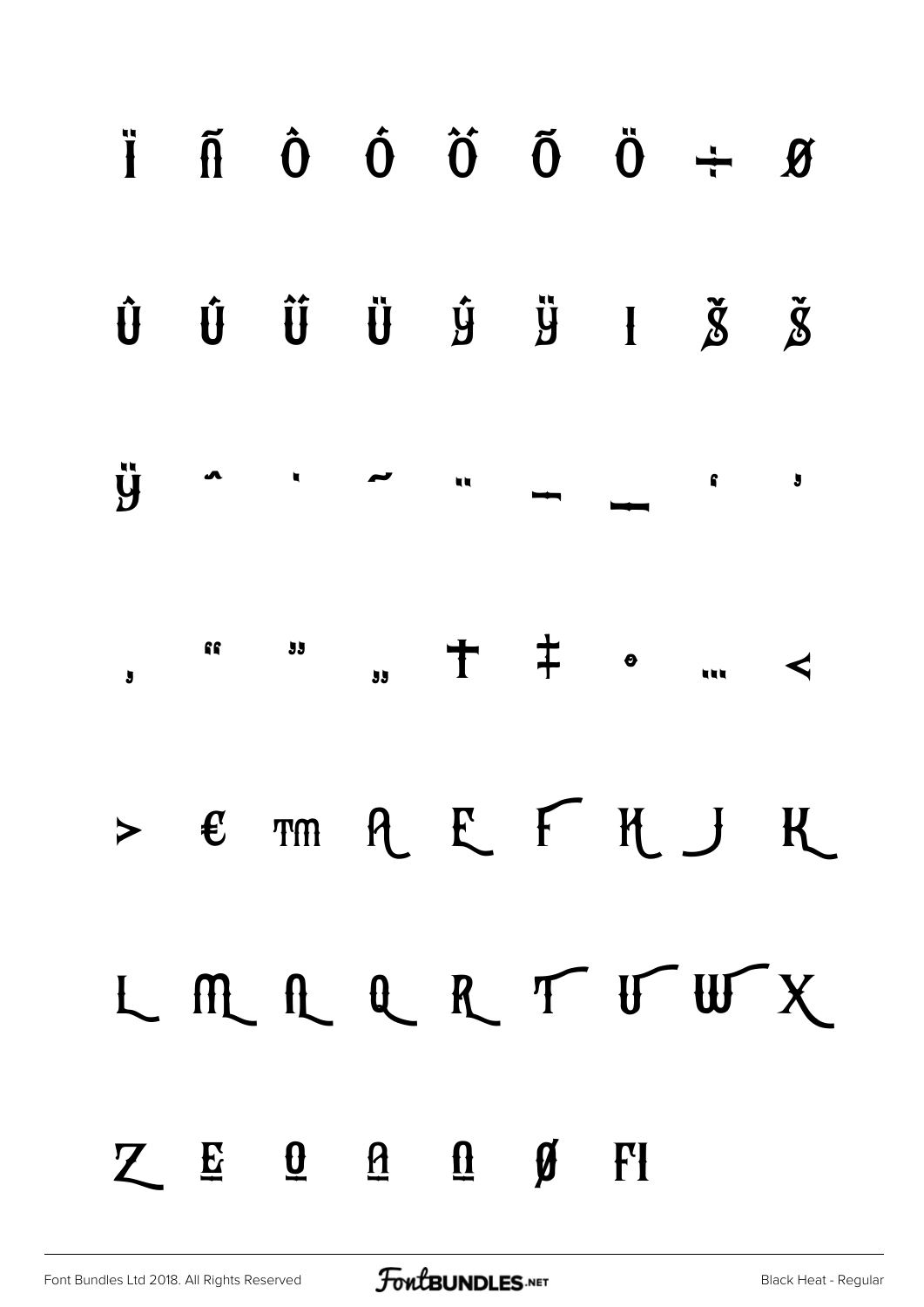#### Black heat inline - Regular

**Uppercase Characters** 

CGDEFGCHICT MCNCO PCQ RIST

Lowercase Characters

## ABCDEFGHIJKLMAOPQRSTU **AMXAX**

**Numbers** 

#### 0123456789

**Punctuation and Symbols** 

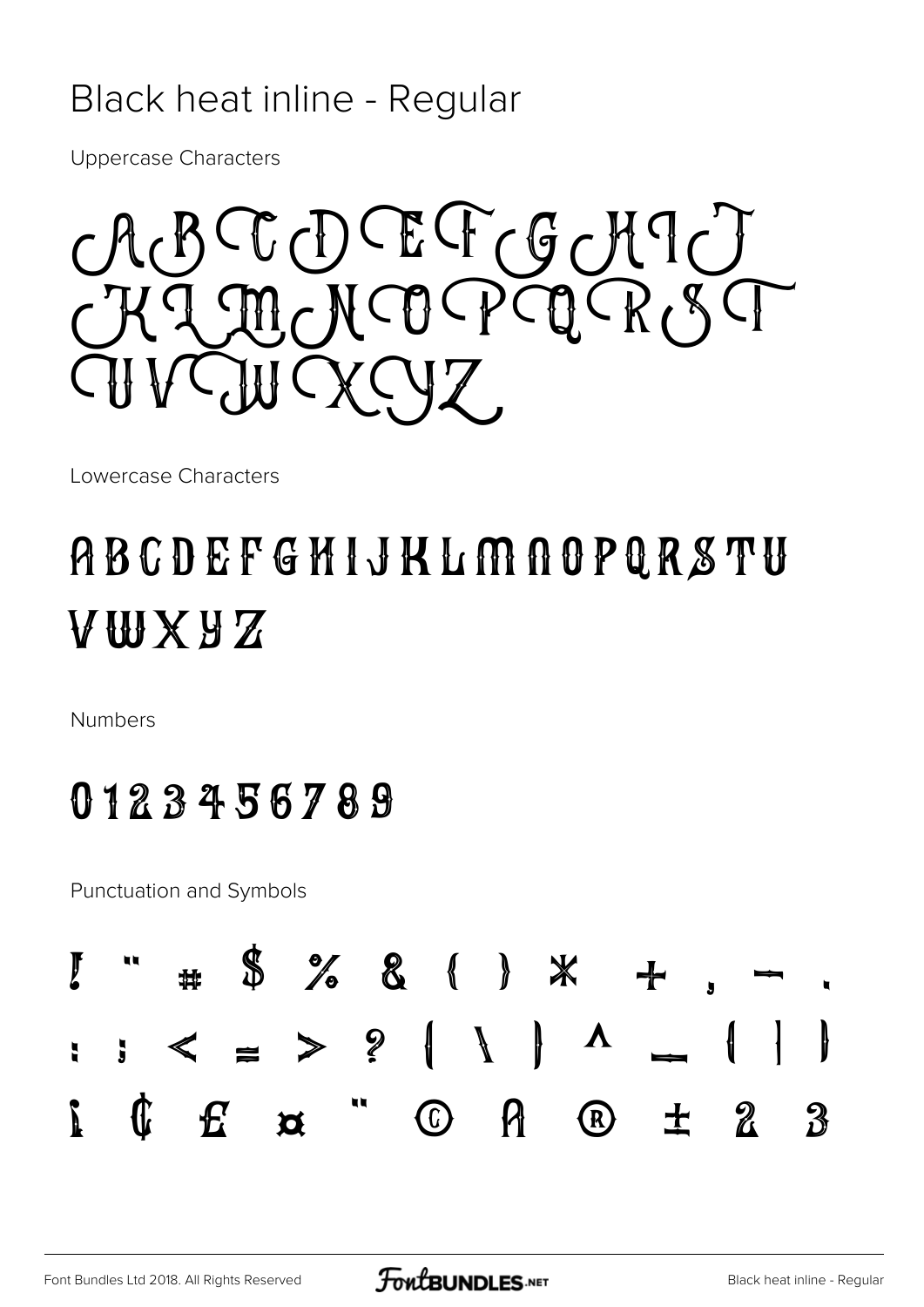$\cdot$  1  $\frac{1}{4}$  1/2  $\frac{3}{4}$ All Other Glyphs

|  |  |  | $\hat{A}$ $\hat{A}$ $\hat{A}$ $\hat{A}$ $\hat{B}$ $\hat{B}$ $\hat{C}$ $\hat{E}$                                                             |  |
|--|--|--|---------------------------------------------------------------------------------------------------------------------------------------------|--|
|  |  |  | ÉÊË Î Î Î Ï Đ Ñ                                                                                                                             |  |
|  |  |  | $\begin{array}{ccccccccccccccccc} \hat{O} & \hat{O} & \hat{O} & \hat{O} & \hat{O} & \times & \mathcal{B} & \hat{U} & \hat{U} & \end{array}$ |  |
|  |  |  | Û Ü Û Â Â Â Ã Ã Å                                                                                                                           |  |
|  |  |  | ÆÇÊÊÊÊËÎ Î                                                                                                                                  |  |